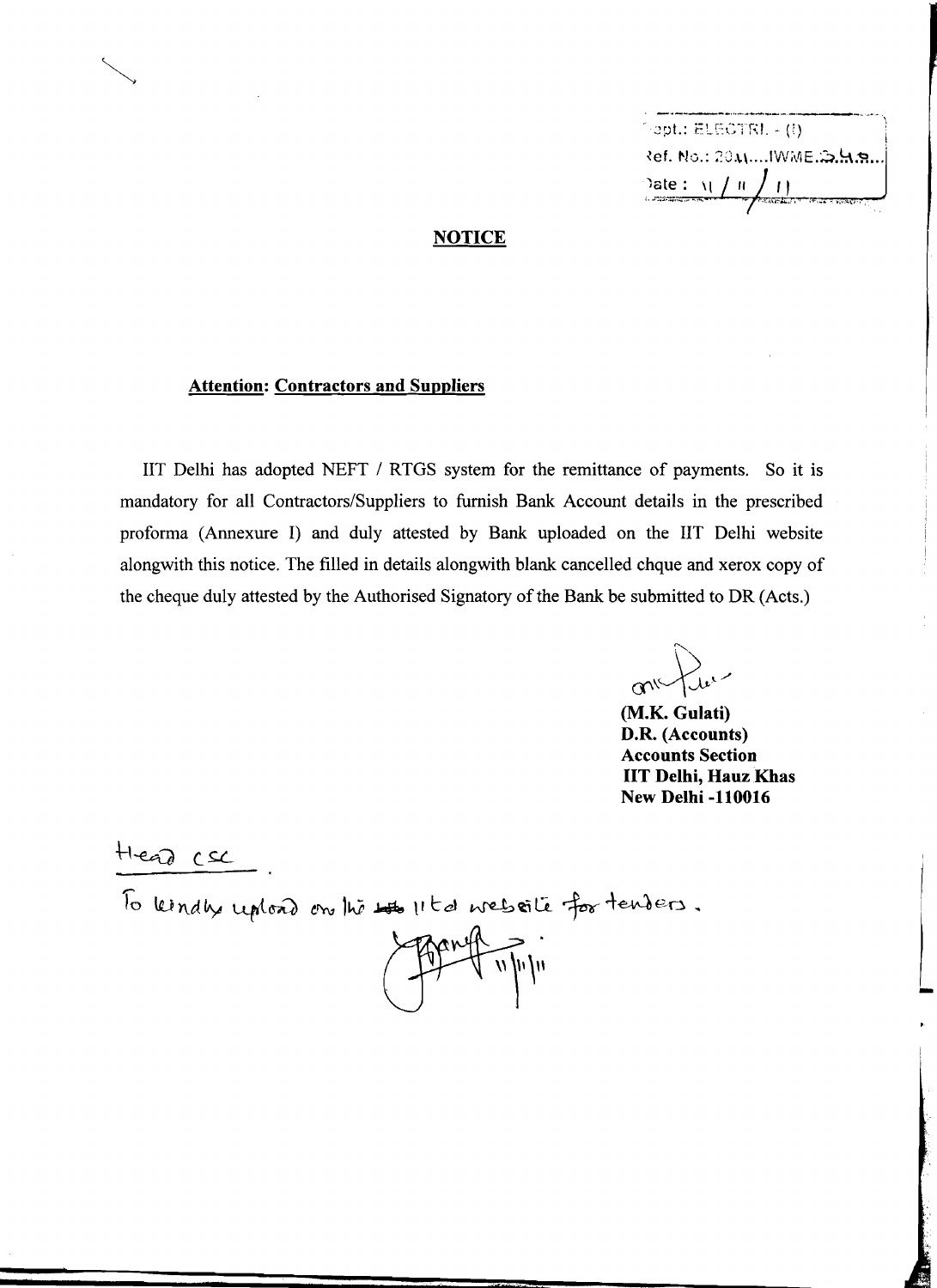You are requested to furnish the details of your bank accounts in the prescribed formats so that payment against order/contract/F.M.D/security deposit etc can be released by e-payment mode. You are also requested to attach one cancelled cheque with the filled information on the enclosed proforma & send it to address mention ed below positively by 16 Sep 2011. This is required to enable us release your payment electronically. In case if you would like to recieve SMS alerts please register for such services with your respective bank.

You way also recieve two letters if you have transacted with IIT Delhi both as Supplier as well as contractor. In case you recieve two letters on the above subject please respond for both the letters individually. But In case if you recieve more fhan one letter pertaining to contractor or more than one letter for supplier then please respond only for one for each of the category.

It is also requested that in future for any correspondence with IIT Belhi whether you are giving any quotation to IIT Delhi or raising any bills please quote your supplier/contractor code as mentioned in the letter(for existing suppliers & contractors).

It may also be ensured that all invoices raised by supplier/contractor henceforth against present as well as future works/contracts will mention the necessary details as contained in the prescribed format.

Regands

18 P

Mr. M.K. Gulati DR (Accounts) Accounts Section IIT Delbi, Hanz Khas New Delhi - 110016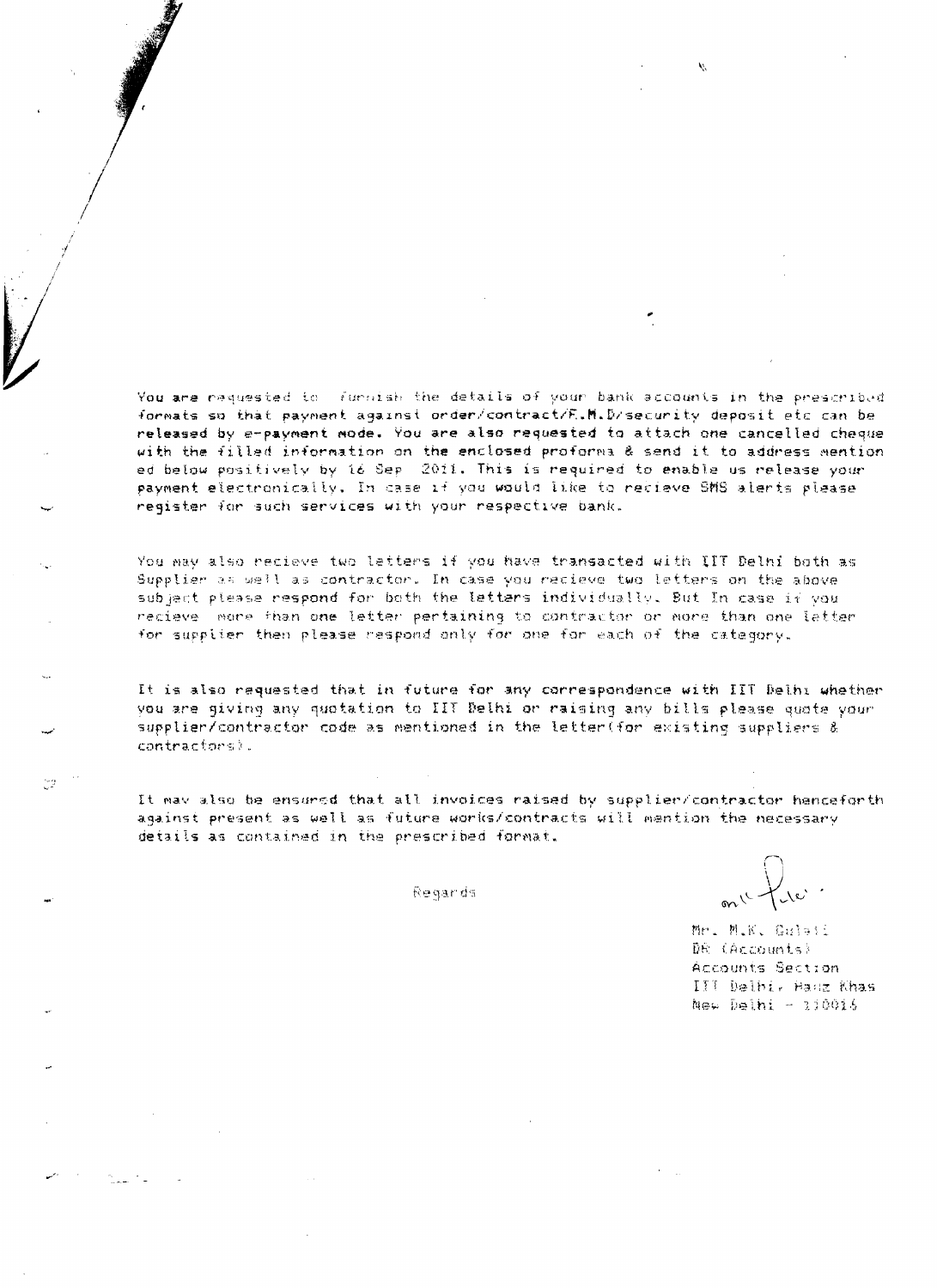# **INDIAN INSTITUTE OF TECHNOLOGY, DELHI**

**PROFORMA**

# **NEFT MANDATE FORM**

Date:

**FROM** 

**To** 

**The Registrar, Indian Institute of technology, Delhi Hauz Khas, New Delhi – 110016**.

## **Subject: - Willingness to Receive Payment through RBI's EFT system.**

We refer to the National Electronic Fund Transfer (EFT) System being set up by Indian Institute of Technology, Delhi for remittance of our payments using RBI's NEFT/RTGS scheme and confirm that we are agreeable to our payments being made through the above scheme to our under noted Account:

- 01 IIT SUPPLIER CODE: (AS MENTIONED IN COVERING LETTER)
- 02 NAME OF ORGANISATION AND ADDRESS
- 03 BANK NAME
- 04 BRANCH ADDRESS
- 05 BRANCH TELE /FAX NO.
- 06 MICR CODE OF BANK
- 07 **IFSC CODE**
- 08 BANK ACCOUNT NO.
- 09 TYPE OF ACCOUNT
- 10 PERMANENT ACCOUNT NUMBER (PAN)
- 11 E-MAIL ADDRESS FOR INTIMATION REGARDING RELEASE OF PAYMENT IF ANY.
- 12 YOUR MOBILE NUMBER
- 13 TIN NO/STAX NO. (if applicable)

(Please don't change the order/sequence of the above Data).

I/We hereby declare that the particulars given about are correct and complete. If the transaction is delayed or credit is not effected at all for reasons of incomplete or incorrect information/I/We would not hold the Institute responsible.